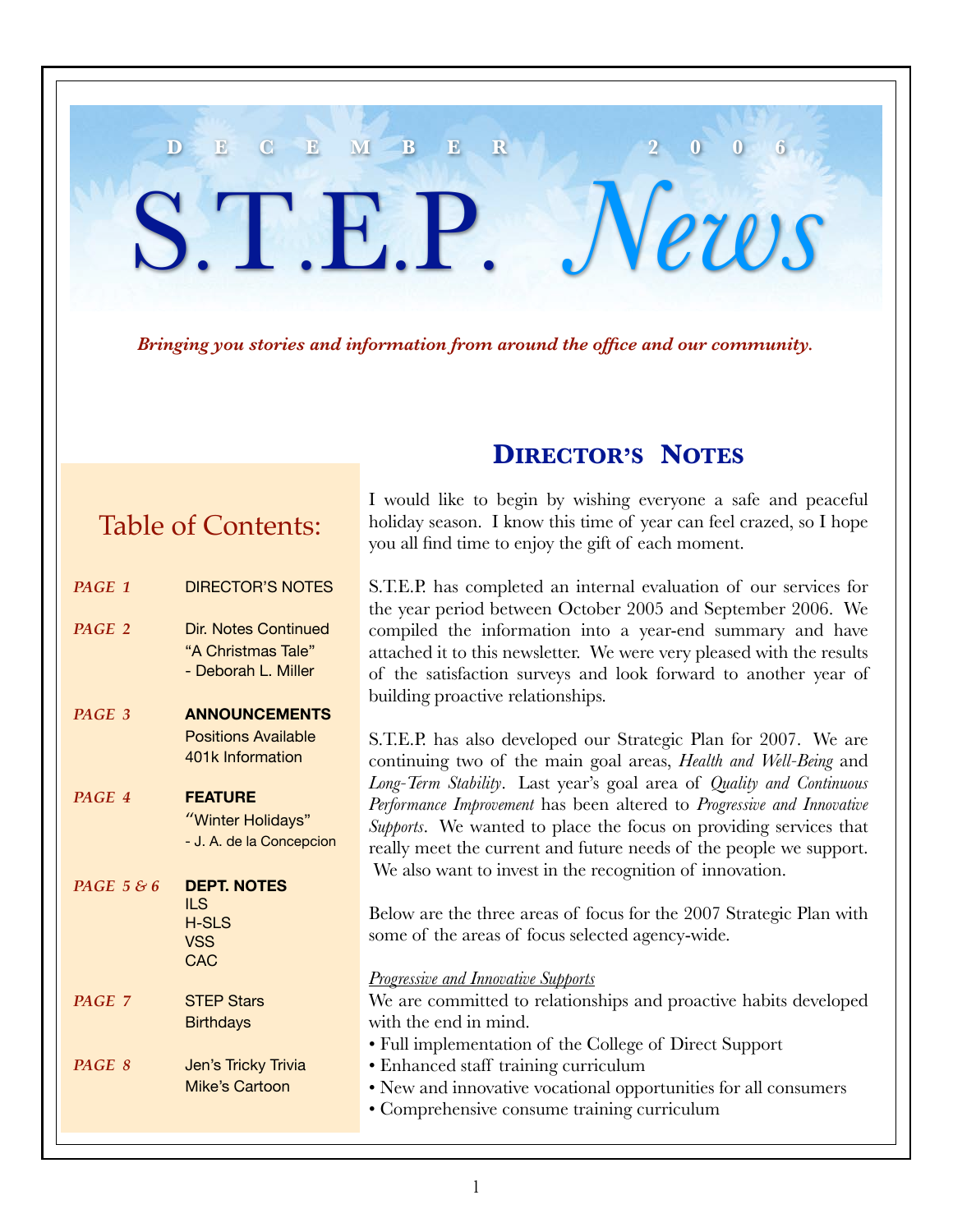## **A Christmas Tale by: Deborah L. Miller**

**We are leaving on a train ride to the North Pole. It is a lovely scene with people's homes decorated in holiday cheer.**

**Now it is snowing and we hope we don't get stuck on the train on Christmas. There are several people on the train wondering if we will make it to the North Pole because the train is running rough and it sounds like it is out of gas.**

**The person who drives the train stopped at the next town and we got gas and the train moved on.**

 **We made it to the North Pole and saw Santa Claus, and his castle, and the children receiving presents. We helped Santa in his workshop.**

#### **THE END**

#### *Health and Well-Being*

We are dedicated to promoting a culture that inspires a commitment to healthy lifestyle choices

- Comprehensive plan in place for emergency and disaster preparedness
- Increased awareness and education for end of life planning
- Comprehensive plan in place for health and wellness

#### *Long-Term Stability*

We consistently demonstrate high reliability and dependability through proactive strategies that empower us as a community

- Proficient in the 7 Habits of Highly Effective People throughout the agency
- Proactive, responsive financial strategy in place
- Continue to demonstrate a proactive presence in the political arena
- Synergistic relationship between program management and executive management

We would love feedback on the strategic plan. Please direct your comments to Melanie at melanieb@stepsite.com.

> *Melanie Bazile Executive Director*

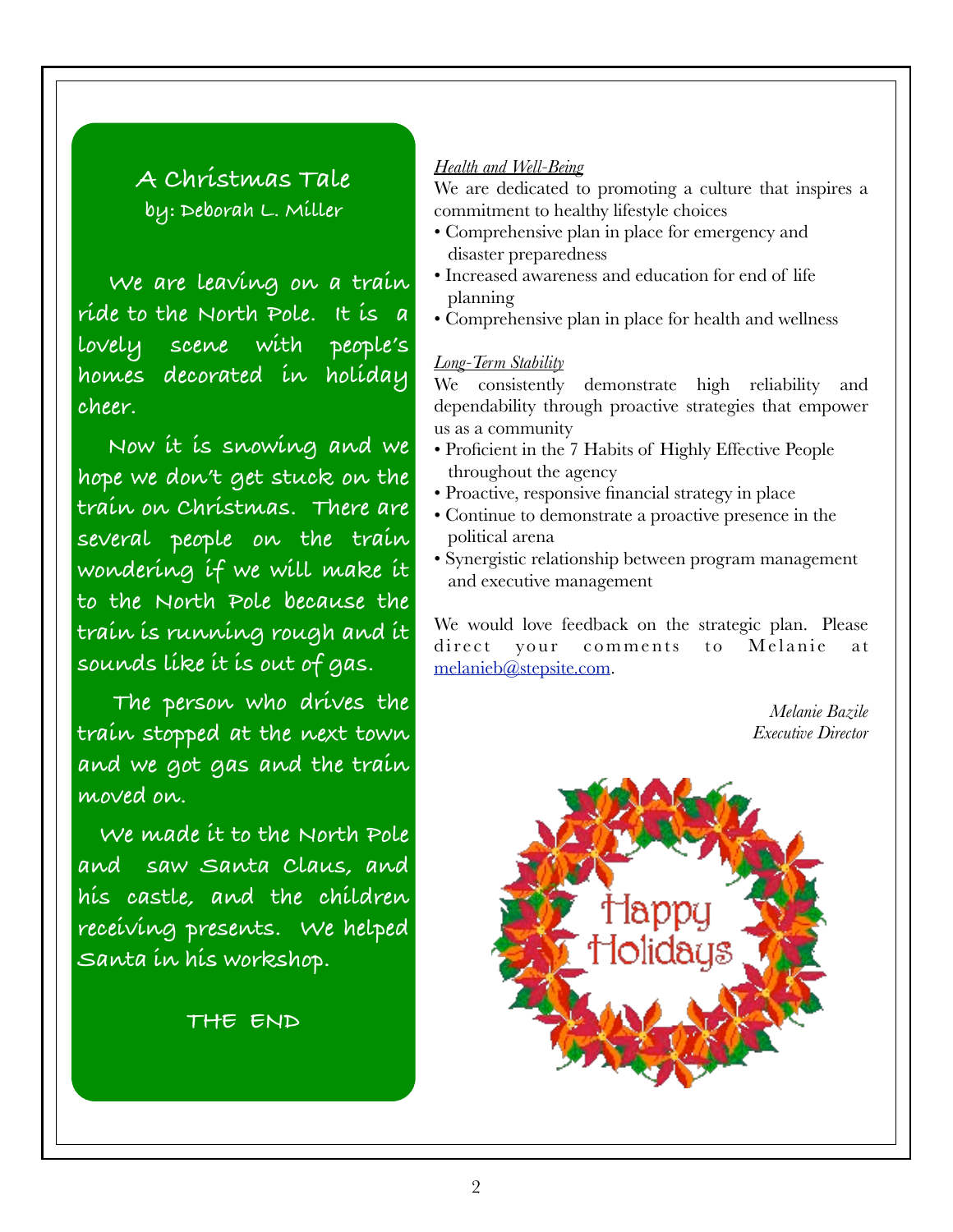# *ANNOUNCEMENTS*

#### **Staff Development Managers Positions Available**

We are going to be hiring 2 people to fill these positions. 1 for the Deaf Unit and 1 for the Hearing Units. We have taken out the Quality Assurance portion of this job as we want these managers to be able to concentrate on hiring and the College of Direct Support. There will be a lot of support for these positions from the HR department. If you are interested in possibly applying for this, please get a complete job description from the Front Desk and submit your current resume to Sandy Jones. And remember, NO Q.A.!!

> *- Sandy Jones HR Director*

#### **Benefit Information**

#### **401k Plan**:

Many of you have your money in the Cash Management Fund, rather than Mutual Funds. That is great if that is where you want your money to be, but if not your funds can easily be moved on-line. Last year our available funds changed, and folks that did not actively elect new funds were put in the cash management fund. You may check and change your funds via the internet at www.invesmart.com. Your password when you enter for the first time will be your date of birth (6 digits ex: MMDDYY). You may also access using the Voice Response Option at 1-800-370-9601. For more detailed information, contact Patti Dixon.

**401k Open Enrollment** meeting will be held *December 13th at 1:00* PM. Following the Open Enrollment meeting an additional meeting regarding fund elections and options will be held for those interested. ANY AND ALL ARE WELCOME TO ATTEND THESE MEETINGS. We would love to see you there!

All employees are welcome to attend any meetings, please do not bring clients, as it is not beneficial to them and violates our policy. Make arrangements with your supervisor for coverage if necessary.

*- Patti Dixon*

### **DATES TO REMEMBER**

**Monday - December 11** CAC Meeting Mimi's Cafe 1:00 PM \$5.00

# **Wednesday - December 13**

401k Enrollment STEP Office 1:00 PM

**Monday - December 25** Christmas Day STEP Office will be **CLOSED**!

**Monday - January 1, 2007** New Year's Day STEP Office will be **CLOSED!**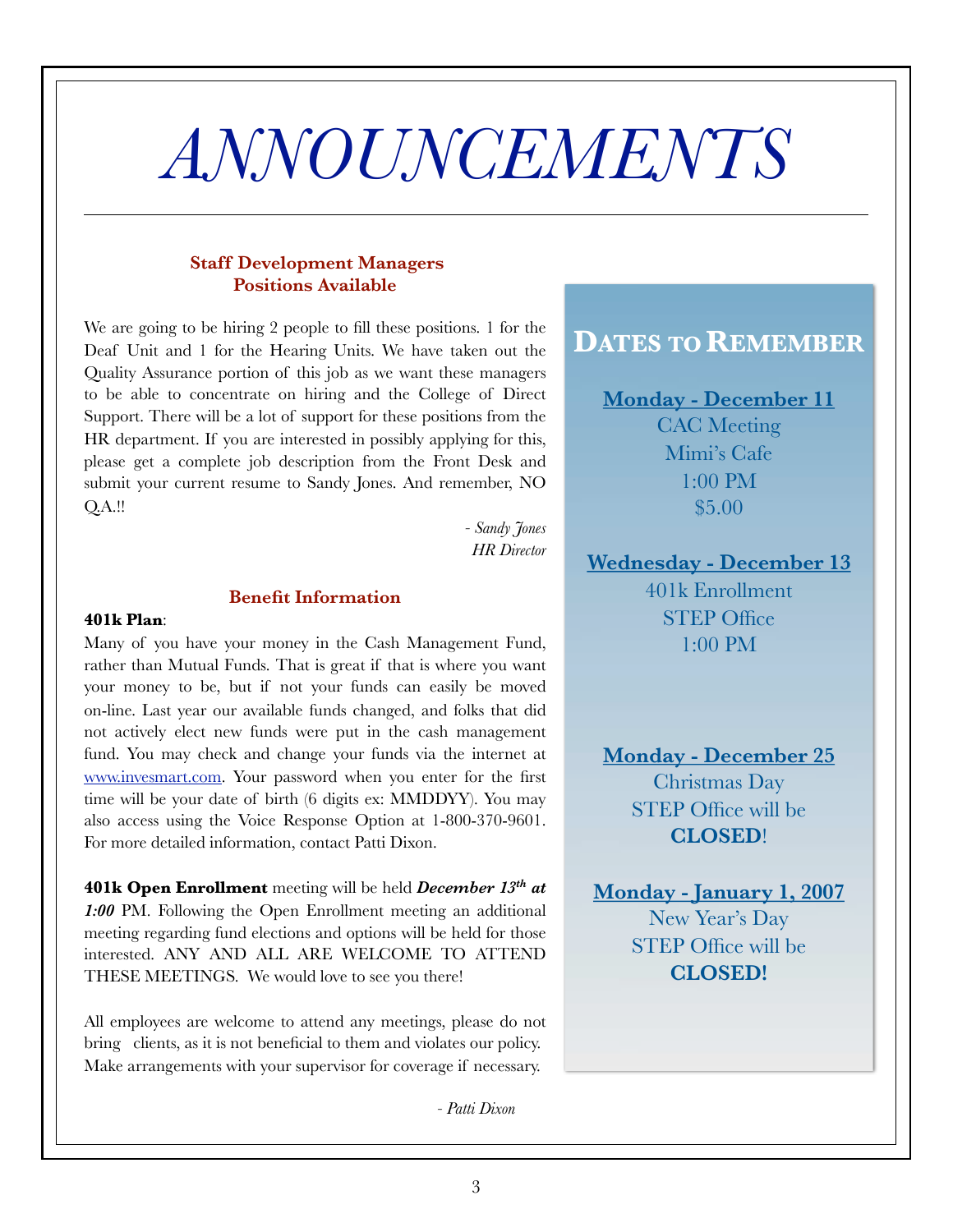# *FEATURE*

## **Winter Holidays**

J. A. de la Concepcion

I grew up in a Catholic-Filipino household where Christmas was intensely honored with rules like "No presents until after midnight mass", and at the same time heavily celebrated with lots of rice and lumpia. When we lived in the Philippines I recall decorating our home with lights, a fir tree (fake of course, seeing that fir trees are not indigenous to the tropics), and stockings (woven with tropical grass blades). We were told stories about St. Nick and how he would fly around the world in twenty-four hours, dropping off gifts for the "good" children. One time my older sister said she didn't believe in Santa Claus (aka Saint Nicholas) and that year she got a rock in her stocking.



I told my parents that I believed in Santa Claus. The thing that I was having trouble believing was how Santa got around the world so quickly in a red sweat suit and a sleigh designed for snow travel. Didn't he get hot as he approached areas close to the equator? What happened to his sleigh when he reached the deserts of Africa or the rain forests of South America? Plus, Santa went down chimneys which most of the world does not have.

Anyway, I disclosed these concerns to my mother and she quipped back, "Well, Santa is magical and he can get in through anything." My mom then proceeded to inform me that Santa came down through the exhaust fan in the kitchen. "Huh?" I thought, "The exhaust fan?" Hard to believe, but okay. I didn't want a rock.

As I grew older and started traditions of my own, I learned a thing or two about the Winter Holidays. For one, there is more than just one holiday. My best friend from high school is Jewish and he and his family celebrate Chanukah (Ha-nuk-kah) which has absolutely nothing to do with the baby Jesus or Santa Claus. Hanukkah is the Jewish Feast

of Lights or Feast of Dedication. The Hanukkah holiday begins on the eve of the 25th day of the Hebrew month of Kislev (approximately December) and lasts eight days. The story of Hanukkah is based on an event in 165 B.C., when Jews fought for three years in a struggle to be freed from a vicious tyrant. After their triumph of freedom, the Jews held festivities in the Temple in Jerusalem, and dedicated it to God. (World Book, 2004).



Then there is Winter Solstice which came about even before Chanukah and Christmas. It is an old pagan (non-religious) tradition of celebrating the seasonal change and the longest night of the year. A traditional pagan ritual for Winter Solstice is cutting a fir tree down and decorating it with lights (sounds familiar). As a matter of fact, many of the Winter Solstice traditions have been adopted to celebrate Christmas. Burning a Yule log, hanging mistletoe, lighting Advent candles, and placing a wreath on your front door are all Winter Solstice traditions and are now part of modern Christmas celebrations. (www.Equinox-and-Solstice.com)

One of the most recently created winter traditions is that of Kwanzaa. Kwanzaa is an Afro-American holiday based on the traditional African festival of the harvest of the first crops. It begins on December 26 and lasts for seven days. The word Kwanzaa, sometimes spelled Kwanza, comes from a phrase which means first fruits in Swahili, an East African language. The holiday was developed in 1966 in the United States by Maulana Karenga, a professor of Pan-African studies and black cultural leader. It combines traditional African practices with Afro-American aspirations and ideals. (World Book, 2004).

These are only a handful of winter celebrations in the month of December. With so many cultural events going on, the concept of the "American Melting Pot" runs strong in my house. I celebrate a mixture of all of these traditions: decorating a tree, hanging a wreath, lighting candles, and hanging stockings by the chimney (yes, I have a chimney because my kitchen exhaust fan does not work). In addition, I honor not just the one day of Christmas, but thirteen days from December 24<sup>th</sup> to January 6<sup>th</sup>, which is the traditional day my family celebrates our family's name, *de la Concepcion*.

> May you have traditions that are celebrate for yourself and with your family. Be sure to spread peace and love throughout the year and not only in December. Happy Winter Holidays!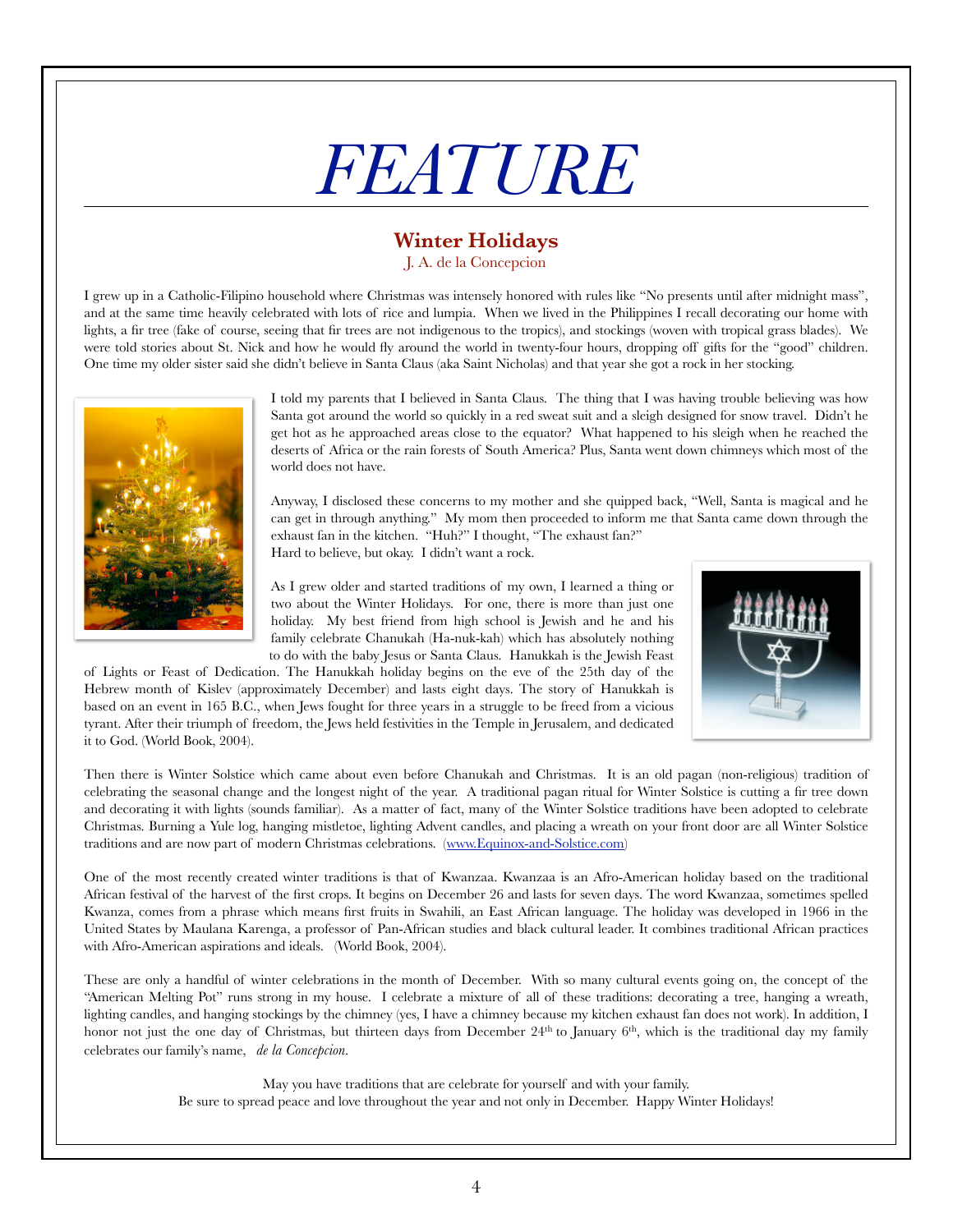# *DEPARTMENT NOTES*

### ILS Independent Living Services

We wanted to remind you to check out the Client Spotlight board. It's located outside of Heather's office and features an inspirational client each month. This month's spotlights were Anna Dubach, Vicki Henson, and George Basquez.

The 4th Annual Food and Toy Drive has gotten off to a good start. The "Dear Santa" letters on the wall with the kids pictures are written by the children we serve here at the STEP Parenting ILS program. The kids wrote down some ideas for things they would like from Santa, so if you want to buy something for a specific child, please bring it wrapped with the child's name on it and give it to Anna Shands.

If you wish to donate toys, please drop them in the box across from the employee mailboxes. We appreciate any and all toys.

If you have a client who is in need of food, please make sure you get their name, the name of the instructor/coordinator and any dietary restrictions to Michelle Armstrong (michellea@stepstie.com). The toys and food will be ready to be delivered on December 20th.

This month the ILS team has been focusing on "Keeping first things first". This can sometimes be a struggle for us, learning how to truly prioritize and not let "emergencies" get in the way. We will continue to strive towards staying focused and keeping the end in mind.

We here in the ILS Department, hope that you all have a wonderful Winter Holiday!

*- Heather Campbell*

## H-SLS Hearing - Supported Living Services

Our unit continues to grow. We want to welcome Mariska Brinkley. She is our 9th coordinator. Mariska has been with STEP many years. She has been a roommate, PA, PA-2, and now coordinator. Congratulations!

We also want to welcome a new client, Larry Vance. Larry lives in the Antelope area and will be starting with SLS services December 1st.

Congratulations to Debbie Moreno. After 8 years of wishing and wanting, Debbie has finally gotten her own van. She is very excited!

For the last 11 years Ricky Fuller has shared a house with another client. Ricky has moved to his own apartment. He is very happy. Ricky is now the "King of his own castle"!

Congratulations to Leigh Penny. Leigh recently took 3rd place at the Toast Master's regional "table topics" competition. "table topics" is a spontaneous topic. The speaker has no time to prepare for presentation.

Dyna Vox training Nov. 13th. Thank you Jamie Crum for the wonderful training provided to clients and staff about communication devices.

SLS-Hearing unit is looking to fill several roommate positions. Many clients and locations. If interested please contact Sandee Nieves or Carol Nolan.

*- Carol Nolan*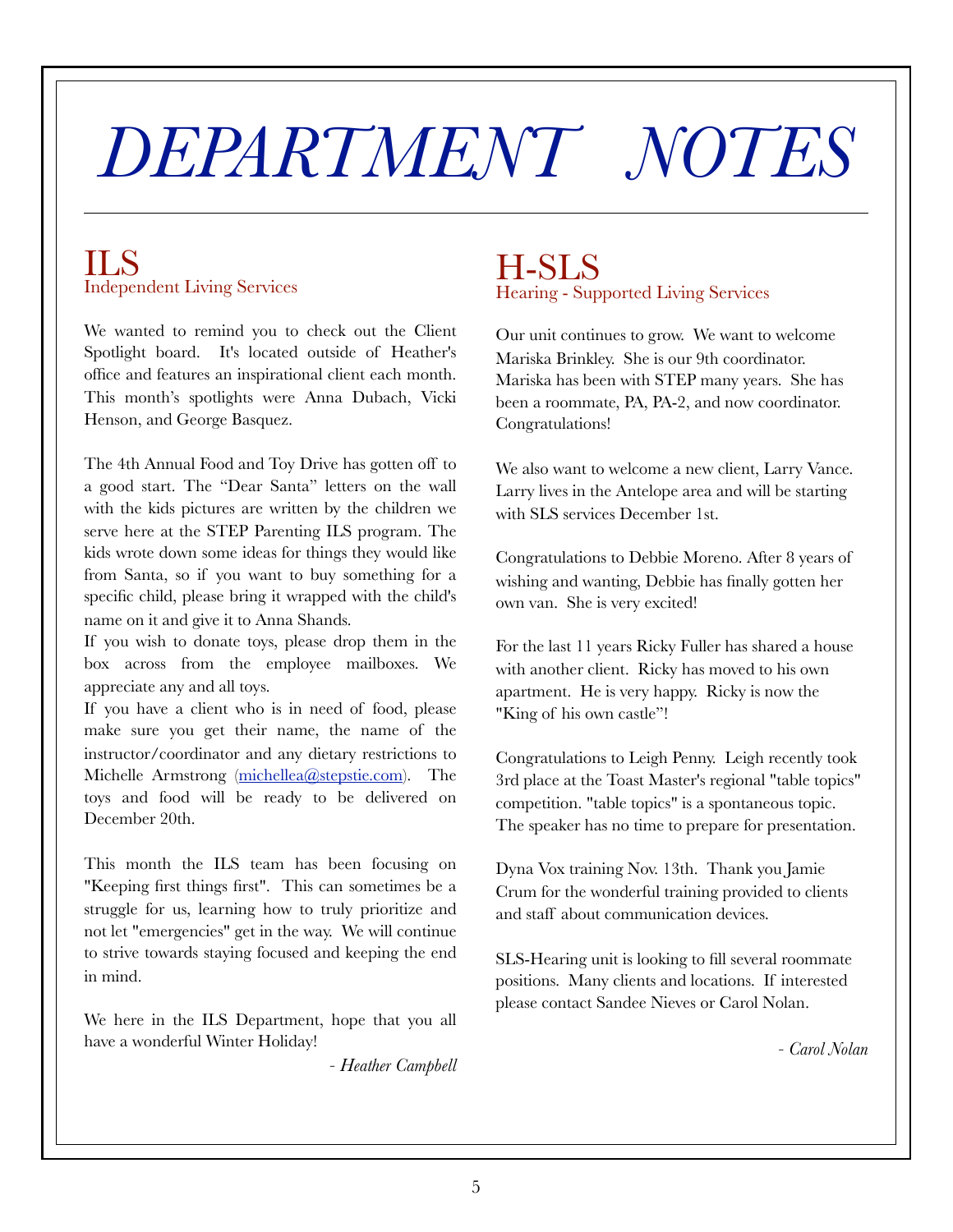#### VSS Vocational Services & Support

#### *YOU ARE IMPORTANT TO ME*

Have you ever heard the expression, " I know PEOPLE who know PEOPLE"? It means I am important because I am connected to important people through my work, church, family, school, etc. Our STEP family has been STEP Vocational's biggest supporter, but at this time I'm going to ask you for some help and direction. Can you think of someone you know that has a business, or works for a company that is looking for dependable hard working staff? Let us know. Introduce us. Talk to your connections about STEP Vocational. You know who we are. You know we are dedicated, proud and work hard. The expression IS true - "I know PEOPLE who know PEOPLE" I know YOU, and you know other people. So call me, email me, page me – you know where to find us!

#### *BRRRRRR I'm getting cold!*

Winter is on it's way. That means changes are coming soon if you are a STEP Vocational Landscaper or a STEP Landscaping customer. The grass will soon stop growing as the weather gets colder. The trees will soon be naked of leaves. The flowers are gone and many plants are sleeping. Winter landscaping means dawn comes later so landscapers may start work a little later in the day. Now we are picking the fall fruits of apples, pears, persimmons, and pomegranates. In January those fruit trees will need to be pruned for a great harvest next year. Roses need pruning in January too. If you want beautiful tulips, daffodils, or Iris in the spring you should plant them now. If you are a landscaping customer we will soon be completing the Fall/Winter fertilizer treatment for your lawn. All the winter rain will help it soak deep into your soil so when the sun is back in the Spring your lawn will be lush and green. If you have any questions about your existing service or you would like and estimate for new service please contact us here at STEP Vocational.

*- Lynn Vaughan*

#### CAC Consumer Advisory Committee

The CAC met on 11/14/06 for a productive meeting led by Leigh Penny. We discussed the role of the SLS Coordinator and ways to communicate. We worked on the Supervisor Training class and planned the first class called, "What does it mean to be a supervisor".

Leigh talked with us about the 7 Habits of Highly Effective People and the CAC elected to have a 10 minute discussion/presentation on the 7 Habits each month. Tara had a support situation she was dealing with and we went through it together using the feedback form what we developed last year. Tara agreed to follow through and use this process and report back to us next time on how it went.

The next CAC meeting will be our holiday party on December 11th at Mimi's Café on Alta Arden Way. The party begins at 1:00pm with a nice lunch. If you want to participate in a gift exchange, bring a wrapped gift costing no more than \$5.00.

*- Melani Bazile*

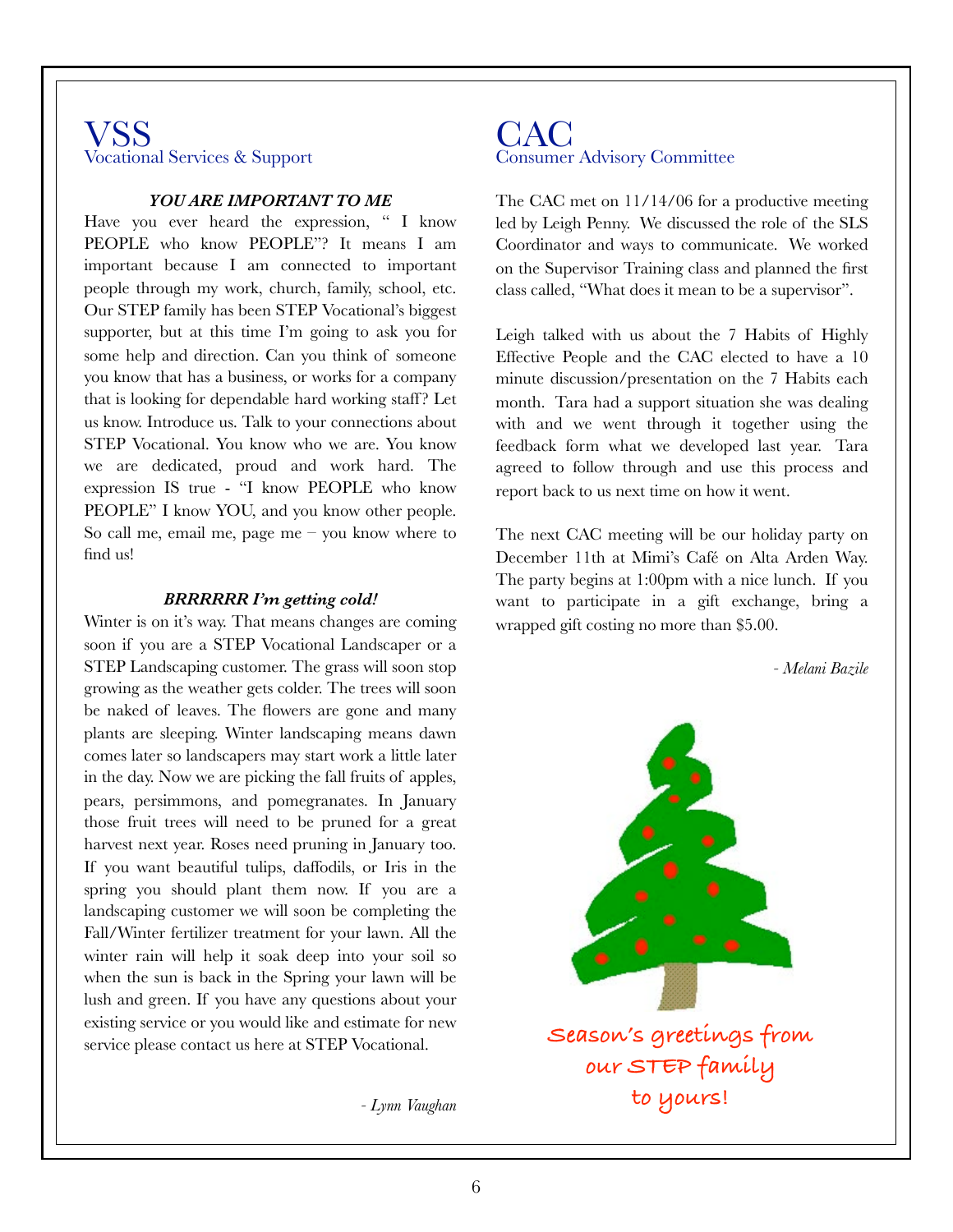# *\* Step Stars \**

"Great Job!" - **Alex, John, Laura, Ka Ying, Suzanne, Donna, Leah, Judy, Melissa**, and their Vocational Coaches who worked so hard on the Navis/ Intel T-Shirt project.

If Santa brings you a new computer with a Centrino 2 processor – Intel sends you a T-shirt. Wear it proudly knowing that it was a job well done by STEP Vocational!

*- Lynn Vaughan*

Thanks to the whole **Program Support** team. You really have been working as a team and your efforts increase the effectiveness of the agency as a whole. I appreciate all your efforts and recognize your talent!

*- Melanie Bazile*

*For questions, comments, or to submit an article and/or pictures to the STEP Newsletter, please contact our editor:*

-- -- --



*J. A. (Jude) de la Concepcion judec@stepsite.com*

# **DECEMBER** Birthdays

| <b>Nancy Morales</b>      | 1<br><b>Dec</b>                  |
|---------------------------|----------------------------------|
| <b>DiKeisha Peoples</b>   | $\overline{2}$<br><b>Dec</b>     |
| <b>Jason Austin</b>       | $\overline{2}$<br><b>Dec</b>     |
| <b>John Krieger</b>       | 2 Dec                            |
| <b>Willis Abney</b>       | $\overline{2}$<br><b>Dec</b>     |
| <b>Christi Lessard</b>    | 3 Dec                            |
| <b>Kristin Hart</b>       | 3 <sup>1</sup><br><b>Dec</b>     |
| <b>Bill Fischer</b>       | 4 Dec                            |
| <b>Thomas Alderman</b>    | 4 Dec                            |
| <b>Brian Sharp</b>        | 5.<br>Dec                        |
| <b>David Bess</b>         | 5<br><b>Dec</b>                  |
| <b>Guy Wooten</b>         | 5 <sup>5</sup><br>Dec            |
| <b>Kathy Rogers</b>       | 5 <sup>1</sup><br><b>Dec</b>     |
| <b>Kimberly Simpkins</b>  | 5<br><b>Dec</b>                  |
| <b>Luke Pardee</b>        | 5 <sup>5</sup><br><b>Dec</b>     |
| <b>Stacey Carrithers</b>  | 6.<br>Dec                        |
| <b>Bridget Dorsey</b>     | 7<br><b>Dec</b>                  |
| <b>Shirley Schonewald</b> | 8 Dec                            |
| <b>Deborah Waters</b>     | 10.<br>Dec                       |
| <b>Rion Markley</b>       | $10-1$<br>Dec                    |
| <b>Kusinya Owens</b>      | 11 Dec                           |
| <b>Mike Martin</b>        | 11.<br><b>Dec</b>                |
| <b>Kenneth Burk</b>       | 12 Dec                           |
| <b>Larry Taylor</b>       | 12 Dec                           |
| <b>Christy Schoneman</b>  | $13$ Dec                         |
| <b>Dennis Lauraya</b>     | 13 Dec                           |
| <b>Sarah Wombold</b>      | 13 Dec                           |
| <b>Leah Curtis</b>        | 14 Dec                           |
| <b>Patricia Mahony</b>    | 14 Dec                           |
| <b>Jimmy Richards</b>     | 15 Dec                           |
| <b>Linda Lantz</b>        | 15 Dec                           |
| <b>Maynard Aamold</b>     | 16 Dec                           |
| <b>Erica Ervin</b>        | 17 Dec                           |
| <b>Ricky Fuller</b>       | 18.<br>$\overline{\mathbf{Dec}}$ |
| <b>Renee Mikbel</b>       | 19 <sup>°</sup><br>Dec           |
| <b>Alex Nero</b>          | $20$ Dec                         |
| <b>Jermaine Murray</b>    | $23$ Dec                         |
| <b>Robyn Fulton</b>       | $23$ Dec                         |
| <b>Anna O'Brien</b>       | $25$ Dec                         |
| <b>Darin McDaniel</b>     | $25$ Dec                         |
| <b>Noel Harris</b>        | 25 <sub>2</sub><br>Dec           |
| <b>Pamela Jordan</b>      | $25$ Dec                         |
| <b>Ramon Vega</b>         | 25<br><b>Dec</b>                 |
| <b>Amy Green</b>          | 26<br>$\overline{\mathsf{Dec}}$  |
| <b>Billy Haddix, Jr.</b>  | 28<br><b>Dec</b>                 |
| <b>KarenHicks</b>         | 28<br>$\overline{\mathbf{p}}$ ec |
| <b>OpaleneTheriot</b>     | 28<br>$\overline{\mathbf{p}}$ ec |
| <b>RandyDinsmore</b>      | 28<br><b>Dec</b>                 |
| <b>MaryBusher</b>         | 29<br><b>Dec</b>                 |
| <b>Alene Chocklin</b>     | 30<br><b>Dec</b>                 |
| <b>Daniel Davies</b>      | 30<br><b>Dec</b>                 |
| <b>Randall Merlo</b>      | 30<br>Dec                        |
|                           |                                  |